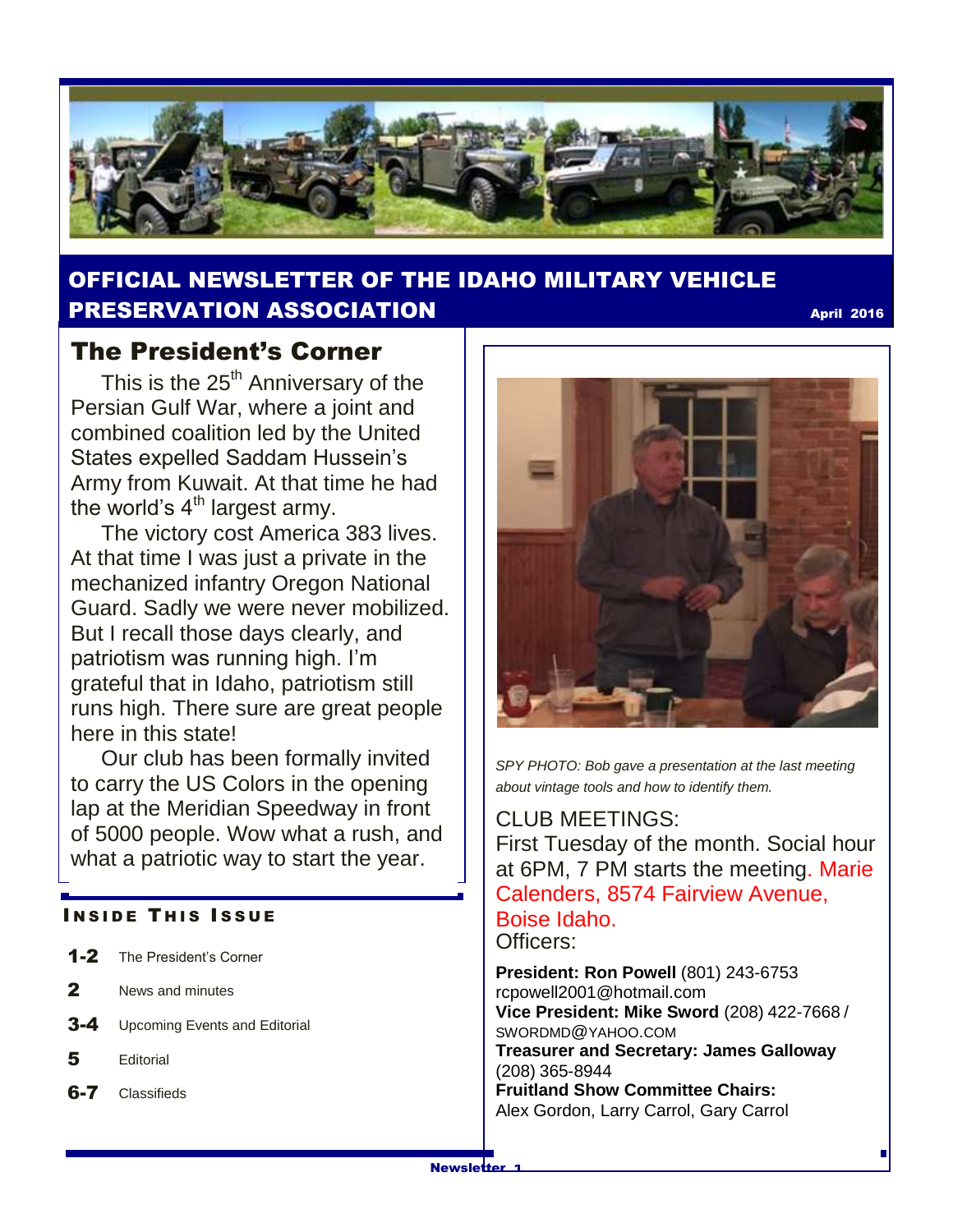Each vehicle will carry a military branch flag. Sign up now as we still need two more vehicles!

 We had our first meeting at Marie Calenders. I'm grateful to say that the turn out was excellent. There was some drama as we had to move into the banquet room, and the waitress was overworked but it was manageable.

 Bruce G had surgery on his leg, but he is doing much better now. I gave him a call on behalf of the club and let him know that we hope he gets better soon, especially with all the fun spring events coming up fast.

 Again on the topic of patriotism, I'd like to say that it really makes me proud to be a part of this club, when so many organizations ask for us by name to come to their event. Yes it could be a busy year. I hope to see you Tuesday at Marie Calenders!

By Ron P  $\frac{1}{2}$ 

# **April Club Minutes**

The minutes will now be read at the meetings. We will only summarize them here. There were 18 members present with 1 new prospective member and 1 guest. Andy from Kohler Lawn came to the meeting and asked us to come back this year. So far only two members have committed.

Everyone at the meeting had the opportunity to review the following documents:

By laws and Mission Statement Fruitland Show plan (draft) IMVPA social roster

-We welcomed prospective new member Jim Johnson, who bought a HMMWV from Alex Gordon. -We talked about T shirts expenditures.

Since then the shirts have arrived; thank you Don Wadley, for making this happen!

-If anyone can work the gun show with the Carrol Brothers, let them know. Our main purpose is to advertise the Fruitland Military Show, but we also intend to sell some apparel as well. -Thank you to all the members that donated funds for girl scout cookies. They will be donated to the Idaho Veterans Home.

.-There was much discussion about how the Fruitland Military Show is being planned. Too much to discuss here. If you want to know more, attend the Planning Committee meeting. POCs are Larry and Gary Carrol.

-Finally, we talked about doing a club campout this summer. Naturally, no plans were laid in stone. If anyone has any ideas, let's discuss at the next meeting.

 $\frac{1}{2}$ 

# **"The Rumor Mill"**

- A mouse told us that the Dottie Mae will fly this summer! What is the Dottie Mae? Well it's a P47 that is being restored by Vintage Air Frames in Caldwell.

- We keep hearing the meetings are moved to different places. A deception plan works well in the Army, but in the IMVPA it's not a good idea. Meetings are at Marie Calenders until further notice!

❖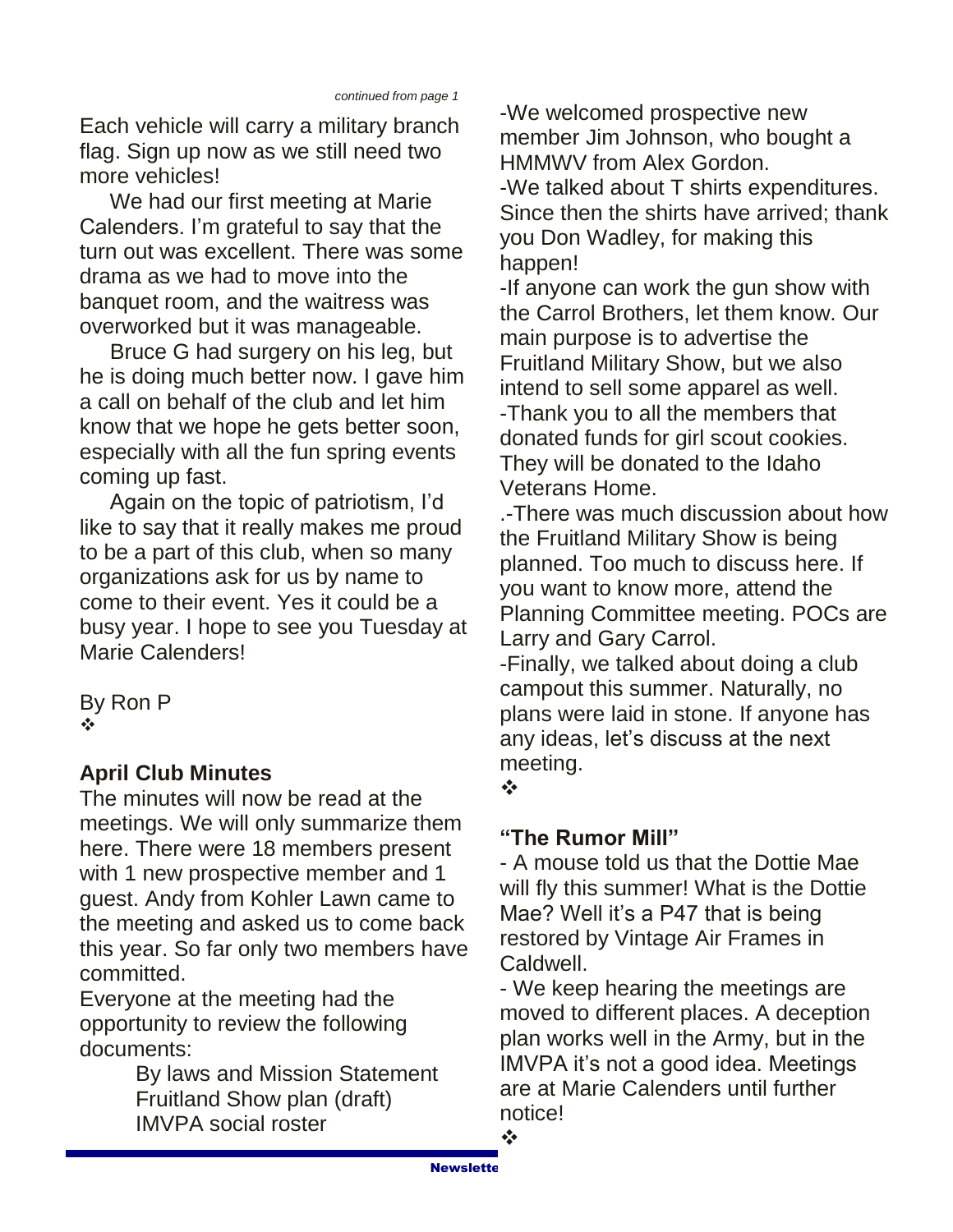# **Upcoming events:**

## **IDAHO SPORTSMAN SHOW**

April 8-9<sup>th</sup>. IMVPA will have 2 tables set up. The purpose of this event is to advertise and sell shirts for the Fruitland Show. If you can do some time at the table, let Gary or Larry Carrol know.

# **SPRING 2016 CAMP DELTA AT TOWER PARK**

April 18<sup>th</sup>-24<sup>th</sup>. source:

http://www.mvccnews.net/event\_pages/tower\_park/tower\_park\_spring.htm This is an event well attended by the club. If you plan to share expenses or travel, talk to Bruce Gates.

#### **MERIDIAN SPEEDWAY**

May 21<sup>st</sup>. Our club has been formally invited to drive the American colors on a "victory lap" which opens the event. They also have asked for 1 vehicle per branch, Army, Navy, Air Force, and Marines to carry their flags. Contact the Ron Powell ASAP if you can do this. So far Ron, Bruce, and Al have volunteered. We still need two more vehicles!

#### **KOHLER LAWN**

We've been invited back! Monday, May  $30<sup>th</sup>$  at Kohler Lawn Cemetery, 76 6th St N, Nampa, ID 83687. Exact time is to be published. This is a club favorite. The timeline is to TBD but expect it to be the same as last year. Meet in the morning at Gates Towing and convoy over. We will show up a bit early but we expect the ceremony to last an hour. From there we'll depart and go to lunch.

#### **FRUITLAND MILITARY SHOW**

Fruitland Idaho, June 1-4<sup>th</sup> 2016. This is our club annual event. Details are available on the website, online at MVPA.com, and in the MVPA Supply Line Magazine. The flyer is online. Members please send this flyer out to your friends and family!

#### **NORTHWEST MOTORFEST**

Saturday and Sunday, June 18<sup>th</sup>-19<sup>th</sup> 2016. Read about it at EventBrite.com. I've been in contact with the event organizers. It will be free to our club but we can expect a limited number of free tickets. We are waiting for that number, but let Barry know now if you are going. Club Lead for this event is Barry McCahill

# **MVPA INTERNATIONAL CONVENTION**

Pleasanton California, August 11<sup>th</sup>-13th 2016. Source: MVCCnews.net

#### **Harley Davidson Show**

August 27<sup>th</sup>. This is a park and relax kind of show. The time is to be published. POC is Barry McCahill.

#### **CAMP DELTA AT TOWER PARK**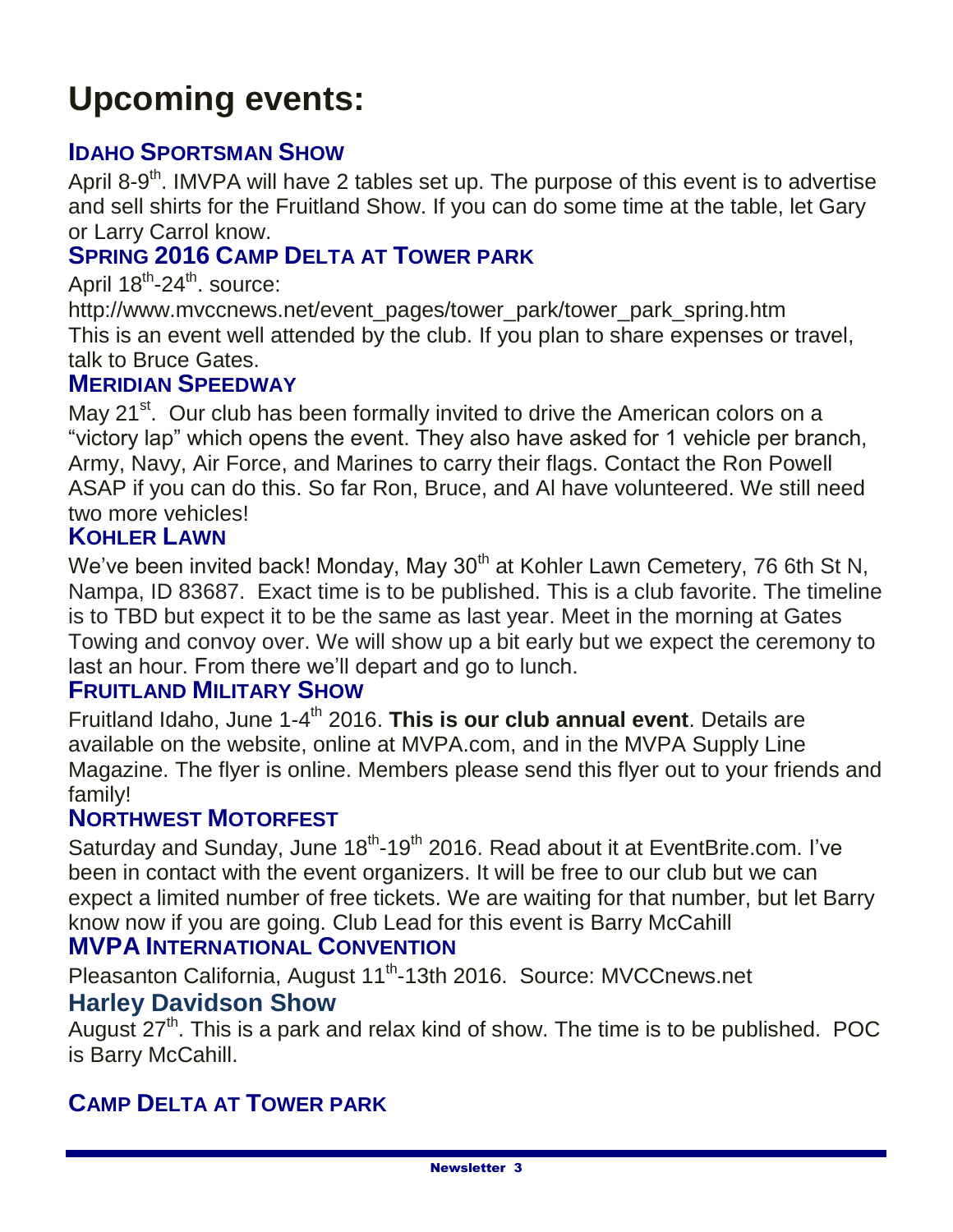September 19th-25th 2016 source:

http://www.mvccnews.net/event\_pages/tower\_park/tower\_park\_spring.htm **7TH ANNUAL CHROME AT THE HOME**

September  $24<sup>th</sup>$ , 2016. This is a park and watch kind of event. There will be a short ceremony and raffle. This event is at the Idaho State Veteran's Home in Boise. **BOISE VETERAN'S DAY PARADE**

Saturday, November  $5<sup>th</sup>$ , 2016. Source: boiseveteransdayparade.org. Our club is signed up for this.

٠

# The March IMVPA Meeting.

Photo: Dick B shows us the purple heart medal that he received in WW2.



Photo left: For the first time in while, we held the meeting at a restaurant. There were 20 folks in attendance. Marie Calenders gave us the banquet room. Following the meeting Bob S gave us a very interesting presentation on vintage tools. He talked about who the manufacturers were, how to identify them, where to find them, and how to match tools to your tool box and military vehicle.  $\frac{1}{2}$ 

# Book Review: "Samurai!" by Soburo Sokai, Fred Saito, and Martin Caido

By Ron P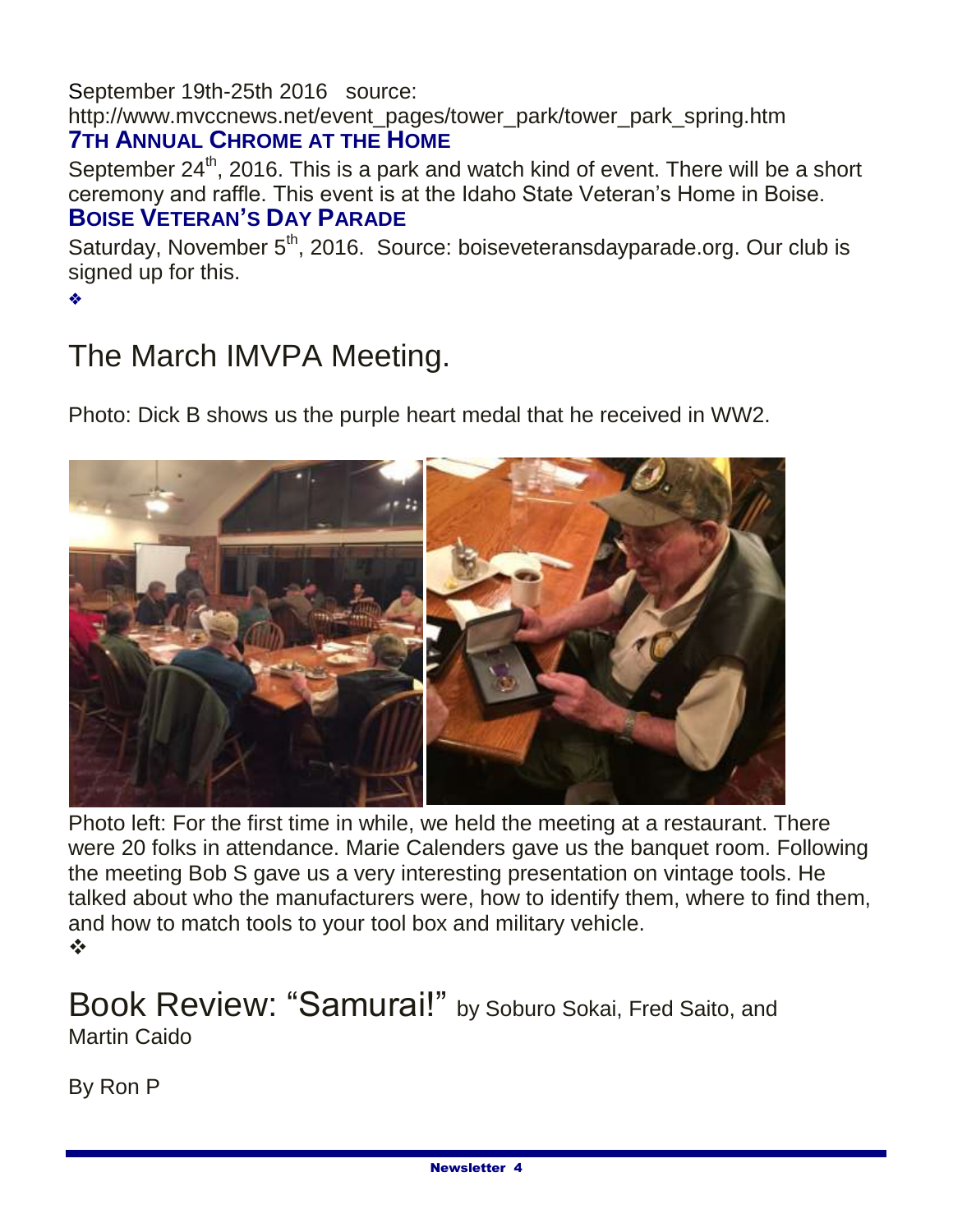Soburo Sokai was the leading surviving Japanese ace of WW2, and was thought to have shot down 64 allied planes. The actual number is unknown, since Japanese procedure was to give credit to the unit, not the individual. Sokai came from Samurai ancestry, but was born and raised as a poor farmer. Through a little luck and hard work, he rose through the ranks in the Japanese Navy and was accepted to flight school, where he graduated first in his class.

 Sokai earned a reputation as a skilled pilot, and was mentored by many of Japan's finest aviators. During the battle of Guadacanal, Sokai and his flight of 3 Zeroes attacked 8 US fighter aircraft. Sokai shot down two aircraft, but in the battle a bullet entered his cockpit and struck him in the head, blinding him in one eye and paralyzing one side of his body. He somehow managed to fly 47 minutes back to Rabaul, and insisted on making his report to his superior before collapsing. After being discharged from the hospital in 1943, Sokai spent a year as a trainer. Although he never regained full eyesight in one eye, he insisted on returning to combat.

 In June of 1944 Sokai approached a flight of 15 F6F Hellcats that he mistakenly believed were friendly. He was instantly surrounded by a hornets nest, and he found himself fighting for his life. Although he had a vastly inferior aircraft and only one good eye, Sokai demonstrated his incredible skill as a pilot, and evaded the Americans and made it back to his airfield.

 In another incident, Sokai came across a Dutch DC-3. Although he had orders to destroy any aircraft he saw, he chose to let the unarmed aircraft go when he spotted a woman and child on board. He never reported this to his superiors.

 After the war, Soburo Sokai became close friends with many of his former opponents, and met with them often. He also embraced Buddhist teachings, as an act of atonement. After WW2 he would never again harm another creature for as long as he lived, not even a mosquito. Soburo Sokai died in 2000 at the age of 84.



Photos of Soburo Sokai. Photo sources: Wikipedia, and Collectorsweekly.com ❖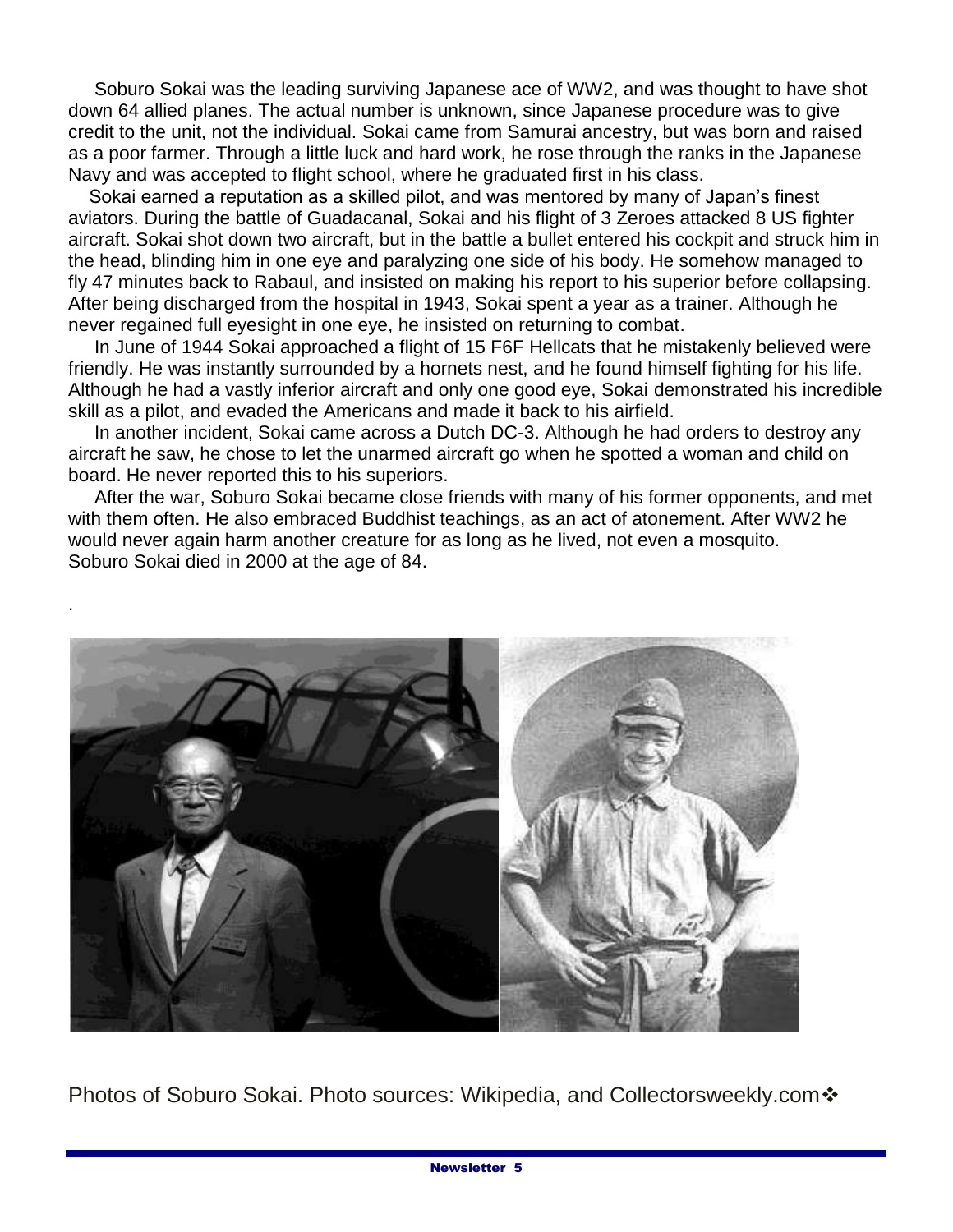# **CLASSIFIED ADS**

**Raffle**. Boise Valley POW/MIA Corporation are raffling off a Kimber Pro Carry 2 1911 .45 pistol. Tickets are \$10. Winners will be announced at the 7<sup>th</sup> Annual Chrome at the Home event on 9/24/2016. You need not be present to win. All money collected will go to support the Idaho State Veteran's Home and National League of POW/MIA families. More Information call 208-867-9105 or E-mail: sgt.at.arms@bvpowmia.org

-**For Sale**: (an email came out from Alex Gordon last month with lots of pictures of derelicts. He says "There is a lot of other things also cars trucks boat etc nothing in good shape!

All must go call for more information 452-5335".

**-For Sale** as of FEB16: dozens of military and civilian vehicles and trailers located in Payallup WA. Call 253-355-2170 for details.

**-For Sale** as of FEB16: 1962 Willys M170, restored, beautiful condition. Located near Idaho City. There is no price on this yet. Todd noted he wasn't sure of a fair price to ask. Email Todd Marquart at [tmarquart@me.com](mailto:tmarquart@me.com)

**WANTED**: Nick Wilson from England is looking for a headlight bracket for a GPA. If anyone knows of one, please get hold of Bruce Gates who will relay the information.

**WANTED** as of FEB16: want to do a yard sculpture with the rustiest MASH-era jeep…( but as rusted out as possible) Rick Kearl, voice or text: (801)628-8262 email: [rick@ospreyutah.com](mailto:rick@ospreyutah.com) **WANTED: M715.** Contact Jason Fox at [snakerivertrailer@yahoo.com.](mailto:snakerivertrailer@yahoo.com) would like running and minimal/no rust in cab. I don't want a restored to original one because I would like to customize it to my preference and don't want to mess up a restored piece. Other than that, I am pretty flexible. Price range \$1000 - \$7000 depending on quality and work done on vehicle.

**Looking** for Model CCKW 352 short wheel based version (SWV), M38A1 engine, and M151 MUTT. Call Steve Bartkowski at 708-863-3090 or steve.bartkowski@bnsf.com**.**

**-For Sale:** Lots of GPW and MB parts. Engines and parts, transmissions, axels, etc. Contact Dave Turley 801.787.7374 for a parts list.

**-For sale:** I am considering putting up for adoption one or more of my dearly beloved: -1987 M35/A2, winch, multi-fuel, many upgrades \$12,000; 1952 M38 and trailer, radio, winch, tow bar, gun pedestal. \$12,000; 1952 M37, ground up rebuild Hercules turbo diesel, winch \$15,000; 1980 era Fast Attach Vehicle, 1980 cc VW powered, Chenoweth chassis, baskets, the real deal. \$10,000; Contact Harley Jacobs 801-360-5188 [hwjacobs@aol.com](mailto:hwjacobs@aol.com) �

**M151 original NOS vinyl** top, side screens and doors. Very good condition, I replaced this set with canvas. \$250 Steve Andereggen Sr. Nukesub612@comcast.net

**2 halftrack rims** - \$25 each or both for \$35; 1945 International M-3-4 Beam Fire Truck - \$5,000; **1954 Dodge M152 CND communications van** – only 1200 built - \$5,000; Contact Jim Shipp 541-290-1779 Konig PTO with three winches; \$1,200; Contact Jim Morris 541-404-5788 or jimsgarage@frontier.com

**1952 or '53 M38A1**; Air Force - originally painted light blue; still has the original engine and the 24 volt system - has not run for at least 20 years \$5,000;WWII trailer also available. Erich Laetsch - ErichANI@aol.com